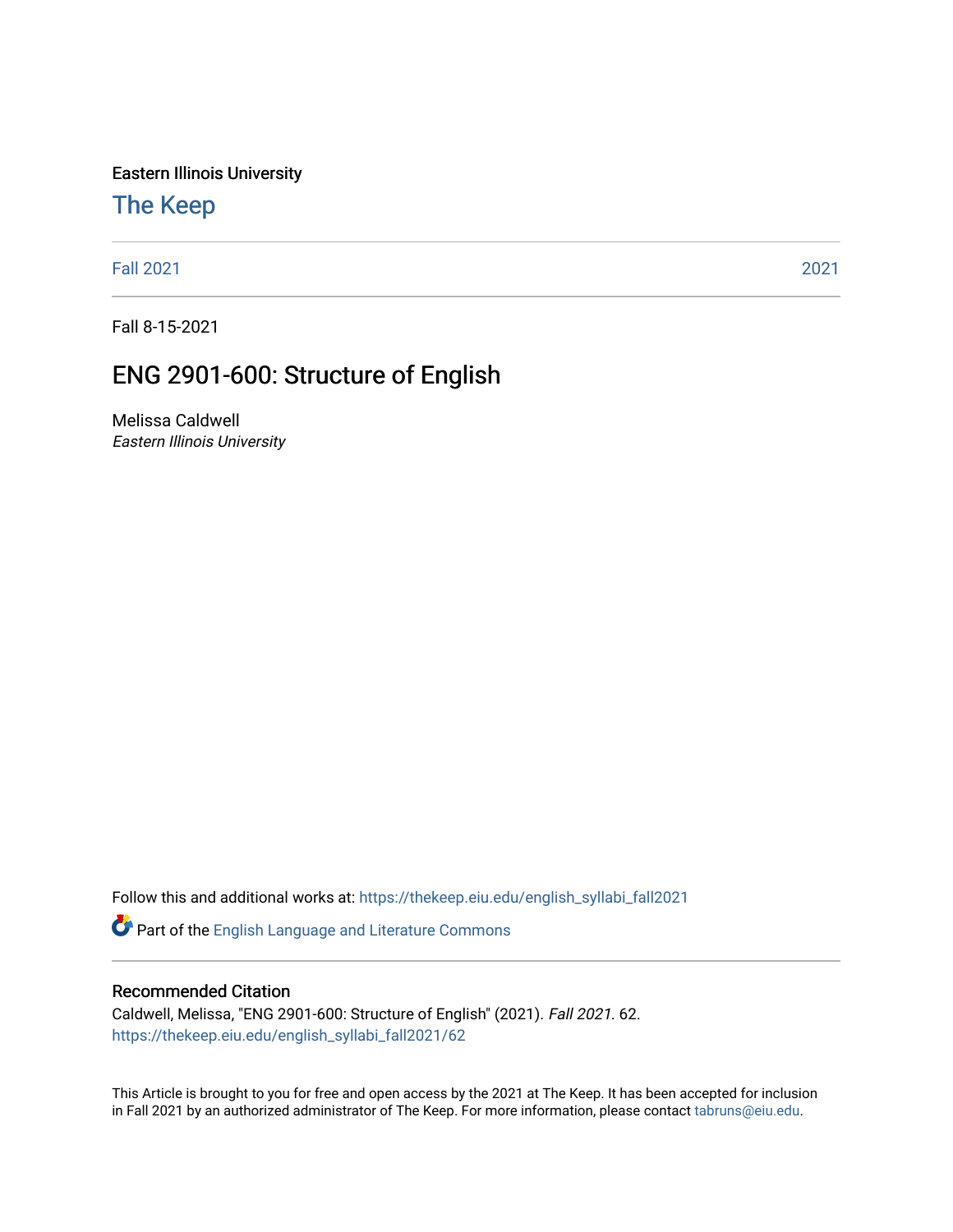# **Structure of the English Language English 2901 (3 credit hours) Section 600/Fall 2021/11:00am – 11:50am, Online Synchronous**

Instructor: Dr. Melissa Caldwell Email: [mcaldwell@eiu.edu](mailto:mcaldwell@eiu.edu) Office: CH 3050 Office Hours (virtual): MTWF 1:00-200, and by appointment Sign up: https://calendly.com/mcaldwelleiu/fall-2021-office-hours

## **Required Textbooks**

Van Gelderen, *An Introduction to the Grammar of English*, revised edition (VG) Rickerson and Hilton (eds.), *The 5-Minute Linguist*, 2"d edition (5ML)

## **Course Description**

In Structure of the English Language, we will closely examine the English language at the level of syntax—that is, how and why sentences are put together the way they are. In doing so, we will seek to better understand how English is constructed as a language. We will examine the socalled "rules" of grammar, but we will also think about why these rules exist, where they come from, and what it means when we don't follow these rules in either written or oral expression. This course should be of interest to anyone interested in language, and should be particularly useful if you planning for a career in teaching, writing, or editing.

# **Learning Objectives**

In this course, you will learn to:

- Employ concepts and technical terms related to grammar and linguistics
- Learn how to recognize various parts of speech, determine their function in a sentence, and represent them in diagramming
- Think about the relationship between the rules of grammar and everyday usage
- Be better able to make language choices in their own speech and writing based on style, form, purpose, and audience and/or to improve your ability to teach oral or written English

# **Course Requirements and Grade Distribution and Scale**

# **1. Attendance and participation (10%)**

This is an online synchronous course, which means that every week we will meet altogether online using a Zoom platform. Unlike an asynchronous course, you are expected to attend course meetings just as you would an in person course. As such, attendance is required for the course, and you should plan to attend every class meeting unless you are significantly ill and/or contagious and/or some other emergency comes up. Make-up privileges will be granted only for excused absences as defined by the University. Please read carefully the relevant passage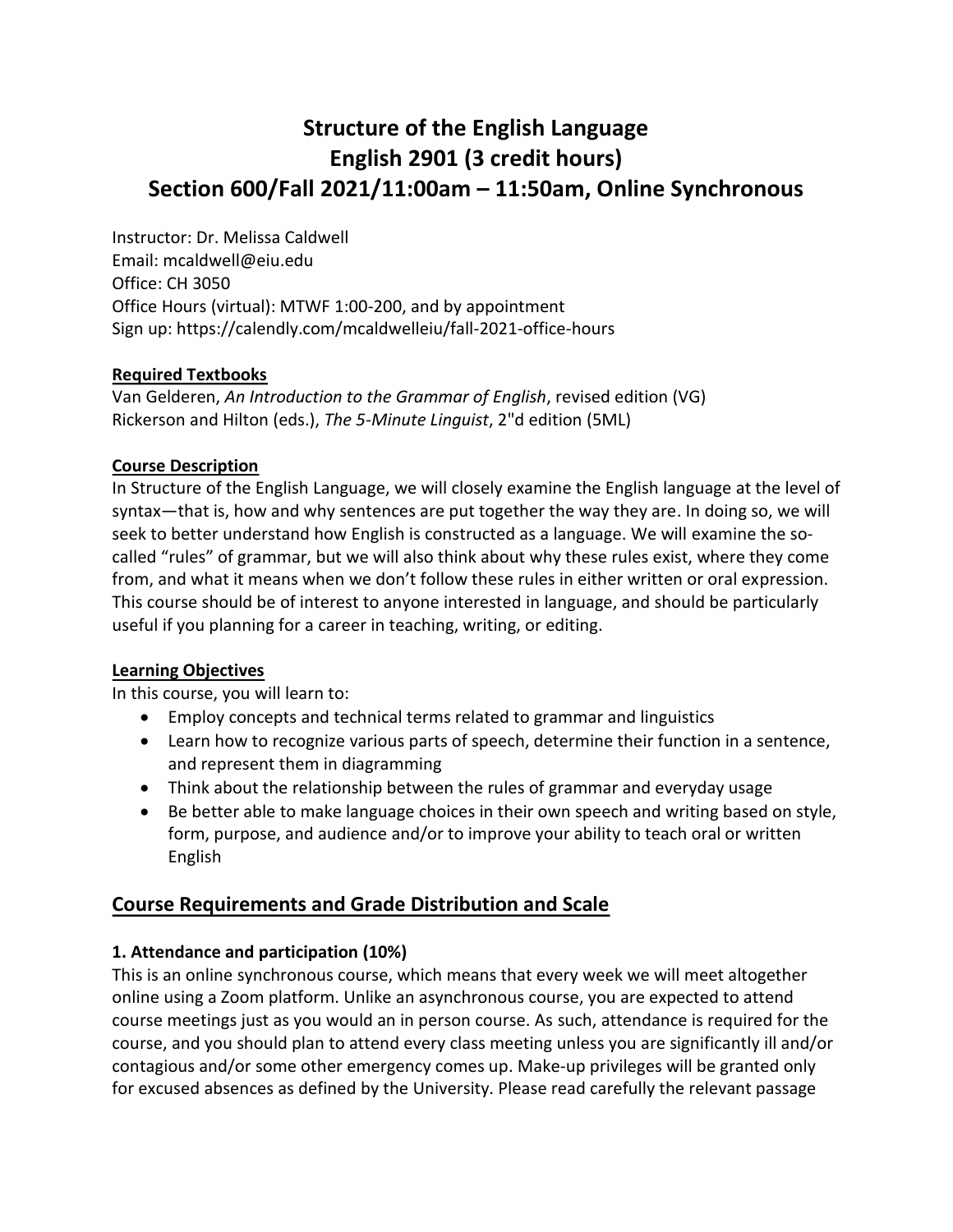from the Undergraduate Catalog: "Instructors will grant make-up privileges (when make-up is possible) to students for properly verified absences due to illness, emergency, or participation in an official University activity; and such absences will not militate against students in classes in which attendance is used directly in determining final grades. It is the student's responsibility to initiate plans for make-up work and to complete it promptly." If you have a planned unexcused absence (like those for weddings, out-of-town doctor appointments, court dates, etc.) on the date of a test, please contact me in order to take the test in advance.

You are allowed a total of 3 unexcused absences before your grade will be affected. After your third unexcused absence, your participation grade will go down by 1 point per each additional absence. I also reserve the right to withhold extra credit opportunities from students who have over 4 absences.

Your participation grade will be based not just on class attendance. To receive credit for participating, you have to participate in the course. This means taking part in the daily activities and discussions of the course, asking questions when you have them, putting away all electronics and other distractions during class, and otherwise being actively present in the classroom during class time.

#### **2. Homework (10%)**

There will be regularly assigned homework each week. Homework assignments will be posted in D2L and will be timed and turned in via D2L Dropbox.

#### **3. Practice quizzes (10%)**

You will be given the opportunity to test your mastery of course material through weekly practice quizzes. These quizzes will be given via D2L.

## **4. Exams (40%)**

There will be three exams in this class during the course of the semester in addition to a cumulative final exam. You will be given a practice exam via D2L and there will be an exam review day for each exam.

#### **5. Group Presentation (10%)**

In groups, you will research a language "myth" or controversy. You will turn in a group report on your findings and present what you have learned to the class.

## **6. Final Project and Presentation (20%)**

You will choose a topic related to language that is of interest to you and/or is relevant to your future career plans to investigate. More information on this project will become available later in the semester.

#### **Grading Scale**

| А | 90-100  |
|---|---------|
| В | 80-89.9 |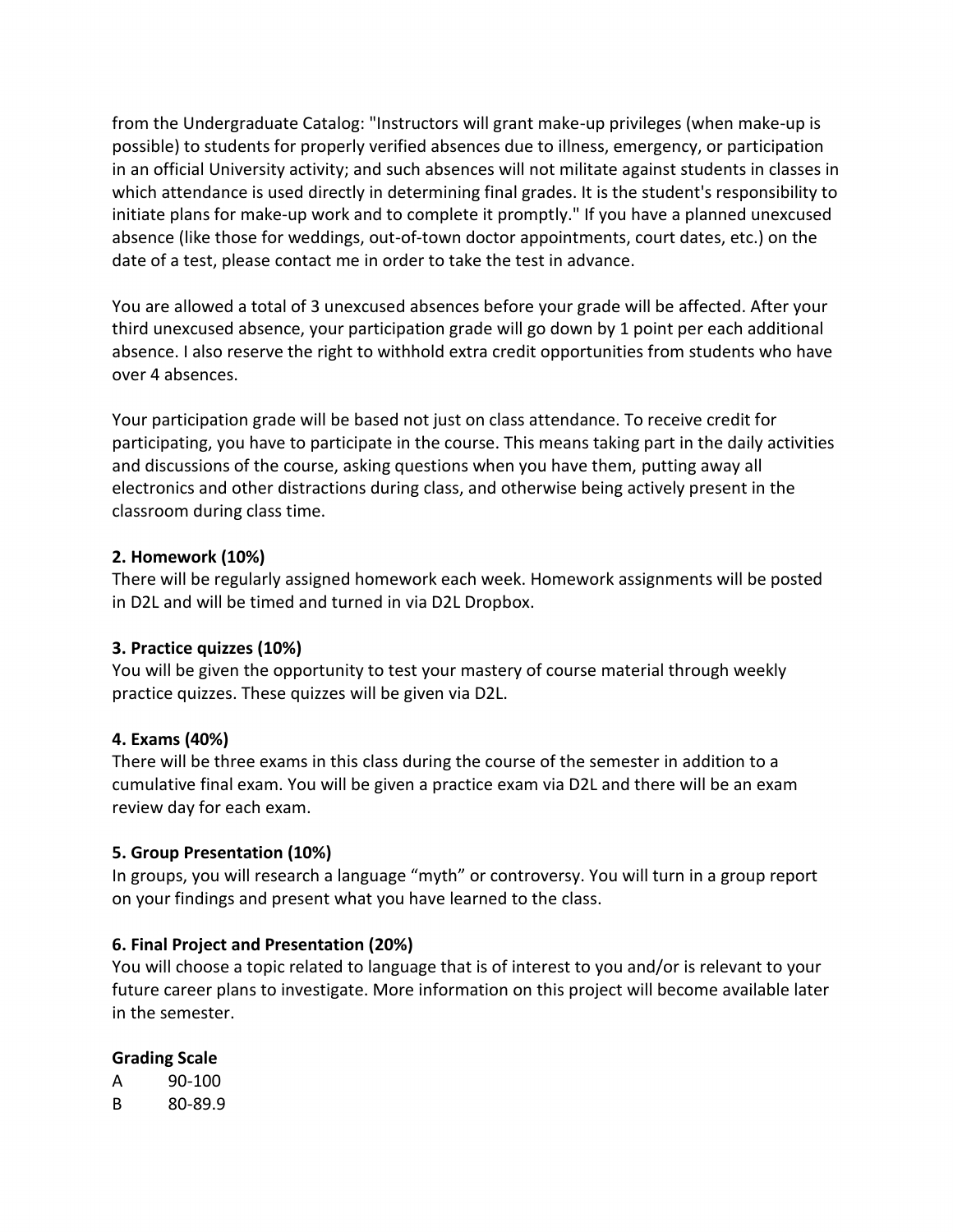| C | 70-79.9  |
|---|----------|
| Ð | 60-69.9  |
| F | Below 60 |

#### **Academic Integrity**

Students are expected to maintain principles of academic integrity and conduct as defined in EIU's Code of Conduct (http://www.eiu.edu/judicial/studentconductcode.php). Violations will be reported to the Office of Student Standards.

Plagiarism unequivocally will not be tolerated in this course. Plagiarism is defined as "The appropriation or imitation of the language, ideas, and/or thoughts of another author, and representation of them as one's own original work" (Random House Dictionary of the English Language). The English Department's policy on plagiarism states that any teacher who discovers an act of plagiarism has the right and responsibility to impose upon the guilty student an appropriate penalty, up to and including immediate assignments of a grade of F for the assigned essay and a grade of F for the course, and to report the incident to the Office of Student Standards. Respect for the work of others should encompass all formats, including print, electronic, and oral sources.

## **Student Resources**

## Students with Disabilities

If you are a student with a documented disability in need of accommodations to fully participate in this class, please contact the Office of Student Disability Services (OSDS). All accommodations must be approved through OSDS. Please stop by McAfee Gym, Room 1210, or call 217-581-6583 to make an appointment.

## The Student Success Center and The Writing Center

Students who are having difficulty achieving their academic goals are encouraged to contact the Student Success Center (www.eiu.edu/~success) for assistance with time management, test taking, note taking, avoiding procrastination, setting goals, and other skills to support academic achievement. The Student Success Center provides individualized consultations. To make an appointment, call 217-581-6696, or go to McAfee Gym, Room 1301.

#### The Writing Center

This fall, the Writing Center will be offering **face-to-face consulting sessions on weekdays and online sessions evenings and Sundays**. Students will be able to book either a face-to-face or online appointment through the Writing Center website (**www.eiu.edu/writing**).

#### English Teacher Education Majors

Students seeking Teacher Certification in English Language Arts should request each of their English Department professors to complete the "Application for English Department Approval to Student Teach" before the end of the semester. These forms are available in a rack outside